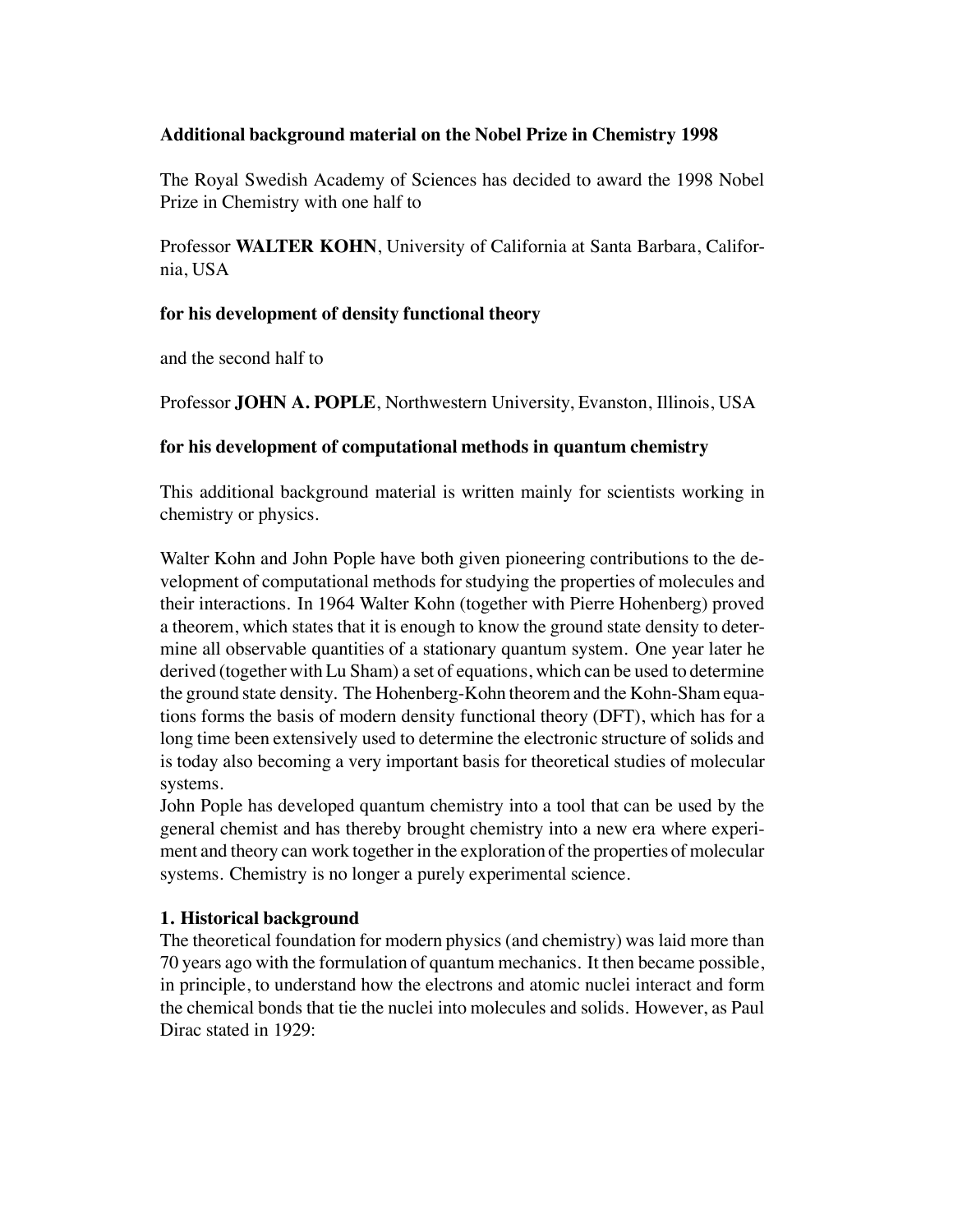*The underlying laws necessary for the mathematical theory of large parts of physics and the whole of chemistry are thus completely known, and the difficulty is only that the exact application of these laws leads to equations much too complicated to be soluble.*

This statement was certainly correct in 1929 and the application of the new quantum mechanics in chemistry was in the early days mainly of a qualitative nature (the most prominent exception was the careful study of the helium atom performed by Hylleraas in 1928-30). This work soon gave a good understanding of the nature of the chemical bond and the new science *quantum chemistry* was born. It was, however, not until the early 60-ies that the scientists seriously started to challenge the pessimistic view of Dirac on the possibilities to solve the quantum mechanical equations for molecules. The advent of computers made it possible to look upon the complex equations from new angles.

The first attempts were based upon the so called independent particle model, where the many-body problem is resolved into a set of one-particle problems, by assuming that each electron is moving independently of the others in the field created by the fixed nuclei and the mean-field of the other electrons. The term orbitals (atomic or molecular) was created for these one-electron wave functions. This method had been developed already in the 30-ies (Hartree, Fock, Slater and others) and had been applied successfully in studies of atoms by Hartree and co-workers. It is called the Hartree-Fock (HF) method. An important early contribution was a paper by C. C. Roothaan in 1951, where he suggested that the orbitals should be expanded into a basis set, thereby transforming the differential equations into a matrix problem, which as it turned out, is well suited to solve using computers. Another important early contribution was given by the late S. F. Boys, who suggested that these basis functions could be in the form of Gaussian type functions, which would lead to considerable simplifications in the calculation of the necessary integrals. Armed with this knowledge, a number of scientists started in the early 60-ies to develop the Hartree-Fock method for molecular systems.

The HF method is an approximation to the Schrödinger equation, where the wave function is written as an (anti-symmetrized) product of one-electron functions, the orbitals. It is the starting point for a hierarchy of models, where the aim is to obtain as accurate solutions to the Schrödinger equation as possible.

A drastic but very attractive approximation to quantum mechanics was suggested by Thomas and Fermi already in 1927, the Thomas-Fermi (TF) approximation. Here one does not consider the wave function, but tries instead to work with the much simpler electron density,  $\rho(r)$ , only and to express the energy *E* from  $\rho$  alone, symbolically written as  $E[\rho]$ . The TF approximation was not very successful and did not play any crucial role in the early developments of quantum chemistry. In line with the idea of basing the treatment on the electron density alone, Dirac sug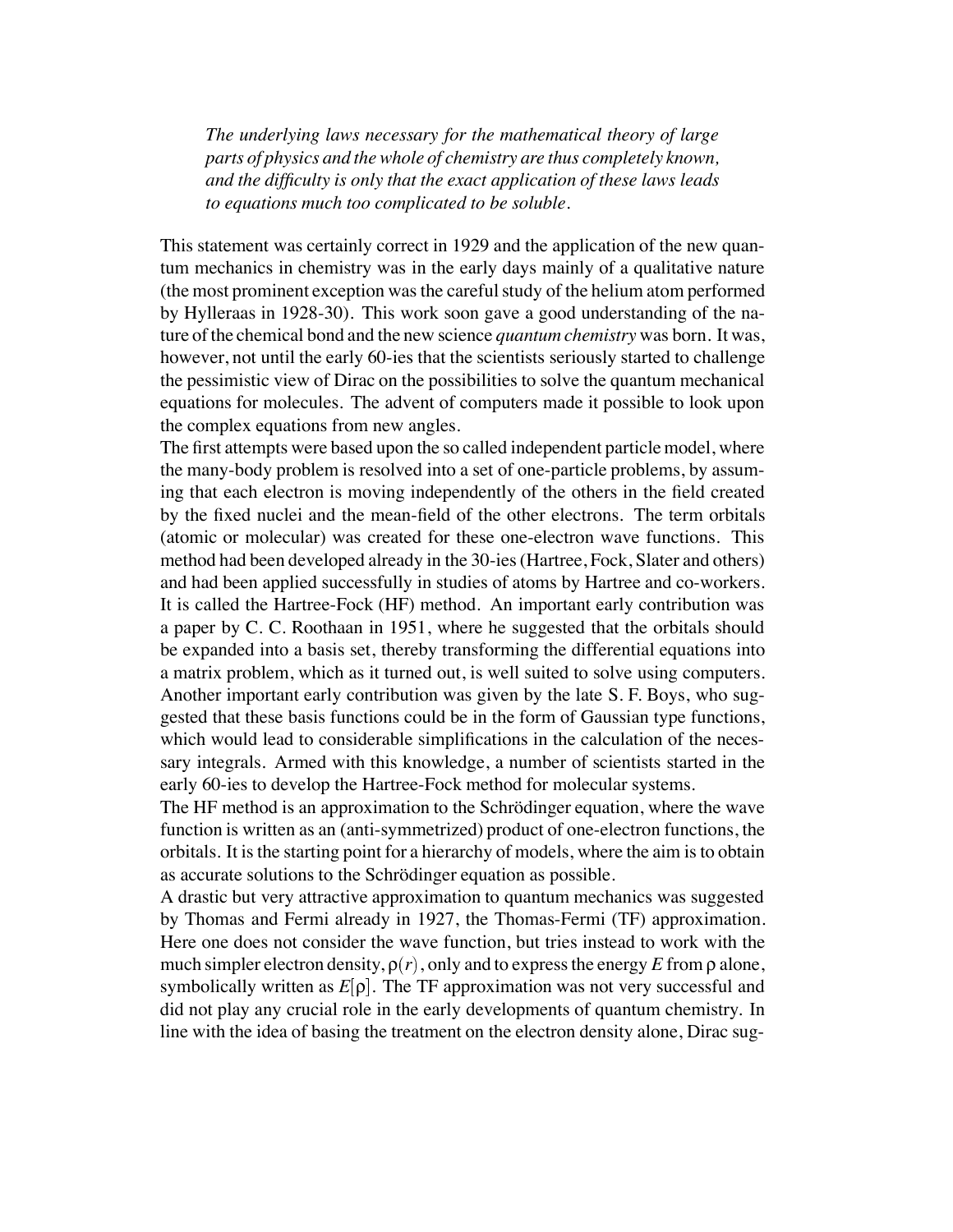gested to replace the cumbersome exchange term in the HF equations with an expression depending on the density only. This led to the Hartree-Fock-Dirac approximation, which is a step in the direction of the TF model, since now only the kinetic energy depends explicitly on the wave function, all other terms are obtained from the density. Slater refined this approach and developed programs for general applications. He introduced an adjustable parameter  $\alpha$  to improve agreement with experiment and the method was given the acronym  $X_\alpha$ . The method had, however, serious deficiencies and the whole idea of using density-based methods in quantum chemistry (but not in solid state) was abandoned. This was the situation at the time when Walter Kohn made his contributions.

#### **2. The contributions of John Pople**

30 years ago the efforts of quantum chemistry was ridiculed by many if not most chemists as a rather futile undertaking with little effect on chemistry. This is completely different today: there is an unquestioned recognition of the usefulness and the great potential of quantum chemistry. There is also a broad consensus that this breakthrough is one of the most important developments in chemistry over the last one or two decades. Of the many scientists that have contributed to this breakthrough, John Pople stands out as the one that has given the most important and decisive contributions. Pople has been the master builder, who has made it possible for chemists to use quantum chemical methods as day-to-day laboratory tools along with their experimental equipment.

During the 50-ies, Pople made important contributions to the development of semiempirical methods in quantum chemistry. He was one of the inventors of the socalled Pariser-Parr-Pople method for studies of electronic spectra of unsaturated organic molecules. Later he extended this  $\pi$ -electron theory to an all valenceelectron theory called CNDO, which became very popular in the chemistry community. In the beginning Pople did not believe that the non-empirical methods could compete with the semi-empirical, since the computer resources needed would be much too large. He was himself going to change this situation.

The Hartree-Fock method consists computationally of two major steps. The molecular orbitals are expanded in a basis set composed of atomic centered Gaussian functions (according to the recipe originally suggested by Boys). In this representation, the one-electron "Schrödinger equation" is replaced by a matrix eigenvalue problem, which determines the orbital energies and the expansion coefficients. The matrix elements are composed of integrals over the basis functions describing the different energy components, such as the kinetic energy, the nuclear attraction energy and the electron-electron repulsion energy. It is the calculation of these integrals that is the most demanding in terms of computer resources. The second step consists in the diagonalization of the HF matrix. This is an iterative procedure, which has to be carried to self-consistency, since the matrix elements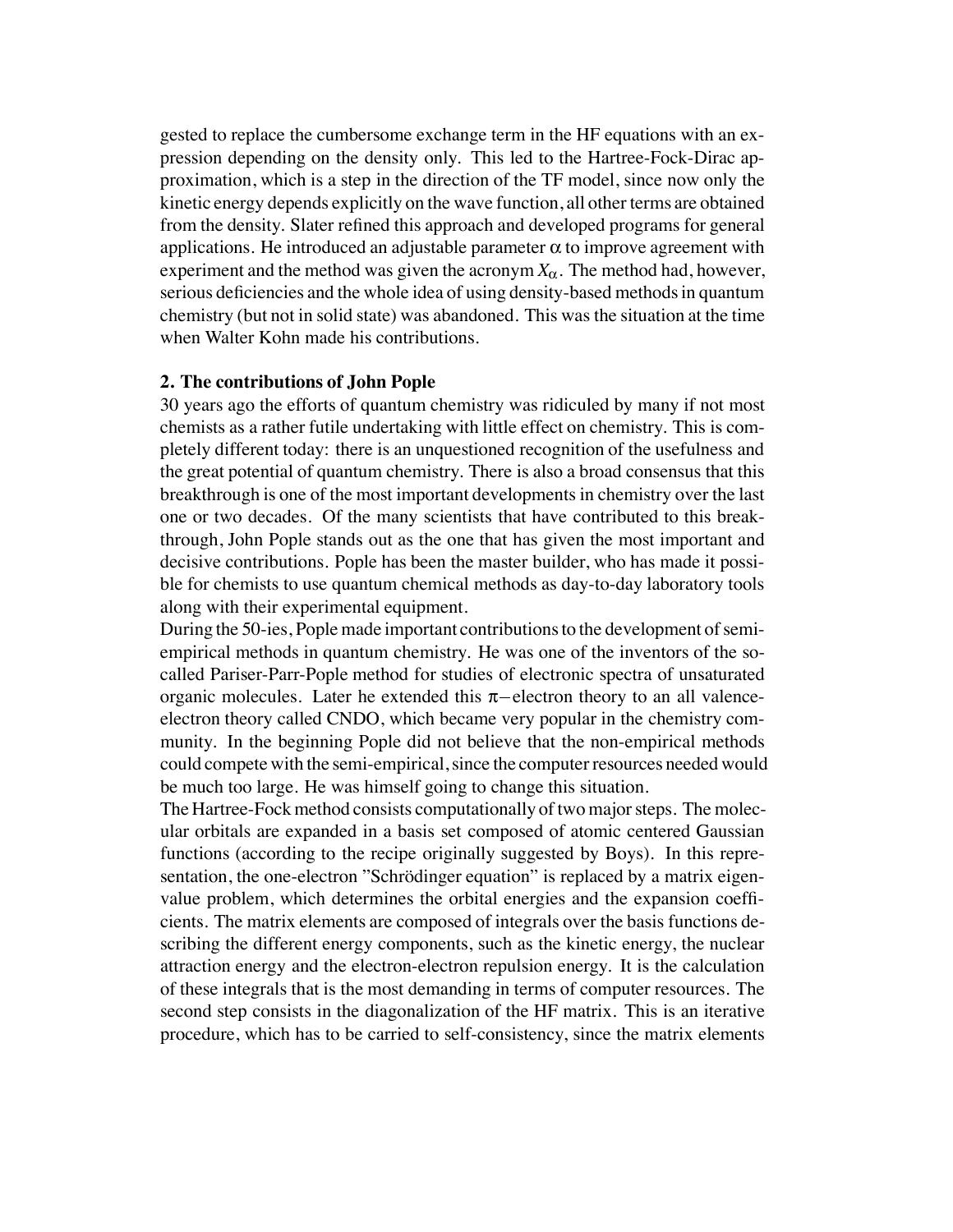depend on the molecular orbitals themselves.

The major bottleneck was the calculation of the integrals, in particular the electron repulsion integrals. They are many (of the order of  $10^6 - 10^9$ ) and they are sixdimensional. Pople invented an approach which reduced the computational costs with one to two orders of magnitude. This was a decisive achievement, since with this improvement it became possible to use the HF method in real chemical applications. Pople realized that if the method was to be used on a large scale it had to be carefully designed and calibrated. He constructed sets of basis functions with gradually improved quality and tested them in large sets of calculations. This was the beginning of what he would later call a *theoretical model chemistry*. Pople also realized that the calculation of the energy alone is not enough to make the theoretical tool of general interest in chemistry.

# **The energy surface (in two dimensions) for a hypothetical chemical reaction from one equilibrium over a barrier (transition state) to the second equilibrium.**



The most important characteristic of a molecule is its structure, that is, the bond distances and bond angles. Quantum chemistry has to be able to determine this structure if it is going to have any influence in chemistry. The equilibrium structure for a molecule is the geometrical arrangement of the atoms, which yields the lowest energy (see the figure above for a simple illustration of how the energy of a molecule may vary with the geometrical parameters). Theoretically, it must thus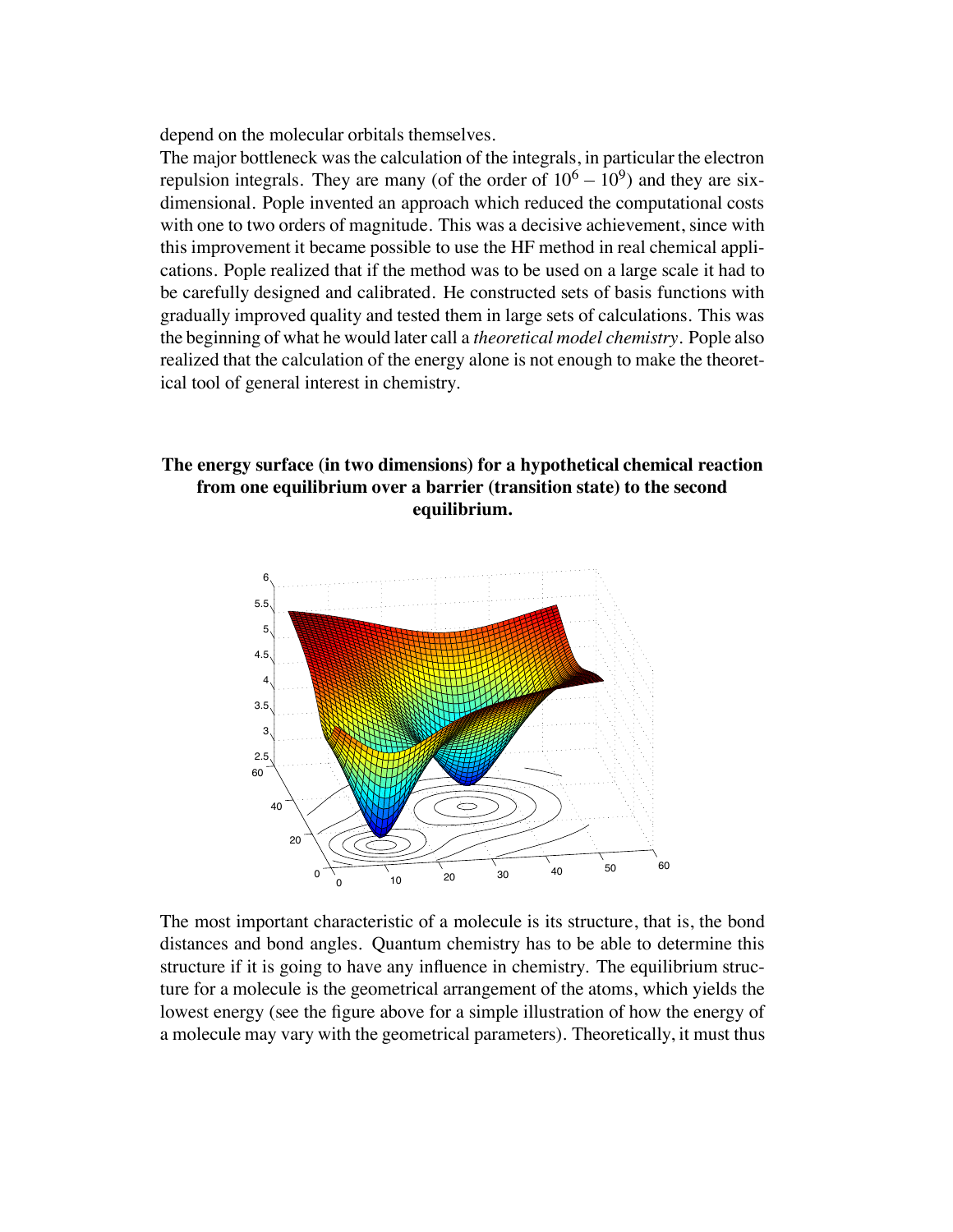be possible to minimize the energy of the system with respect to variations in the geometrical parameters. In order to do that, one needs not only the energy itself for a given geometry, but also the energy derivatives, at least the gradient, but preferably also the second derivatives, the Hessian. Pople realized this and developed methods for effective calculation of these derivatives, based on an earlier development by P. Pulay. These methods can not only be used to determine equilibrium structures, but also to follow the path for chemical reactions, and to determine the energy barrier for the reaction, the transition state. Thereby it becomes possible to use theoretical methods to investigate and explain reaction paths for chemical reactions, a development, which has been of utmost importance for the application of quantum chemical tools in chemistry. Pople collected all this development into a computer program, GAUSSIAN, which was distributed freely to the chemical community for a number of years (today it is a commercial product). The first version was released in 1970.

The HF model is surprisingly accurate, considering the fact that the electrons are treated as if they move independently of each other. The error in the total energy is less than one percent. It is called the correlation energy, since it describes the correlation of the electronic motion that is not included in the independent particle model. Pople realized that it was necessary to include methods to compute the correlation energy if the theory should be able to reach "chemical accuracy" in its prediction of relative energies (bond energies, activation energies, heats of reaction, etc). This area was a matter of intense studies in the early 70-ies. Pople again realized that it was necessary to develop methods that were simple to use and that scaled with the size of the system. Not all methods had this property. He decided to use perturbation theory and developed efficient methods to compute the perturbation energy up to fourth order. Of special importance for large scale applications was the simple second order approach for which energy derivatives were also developed. All this was introduced into later versions of GAUSSIAN. During the 80-ies he made important contributions in even more accurate correlation treatments, based on the cluster expansion of the wave function.

The creation, constant improvement, and the extension of the functionality of GAUS-SIAN is an outstanding achievement. It is **the** example for the success of the field and its impact on chemistry and neighboring fields like physics, astrophysics, biochemistry, material sciences, etc. GAUSSIAN is today used by thousands of scientists all over the world.

#### **3. Density functional theory and the contributions of Walter Kohn**

The methods that John Pople has developed are based on the Schrödinger equation and are all attempts to solve this equation with approximate methods that are accurate enough to yield results that can be used to make reliable predictions about the properties of molecular systems. It has been the dominating approach up until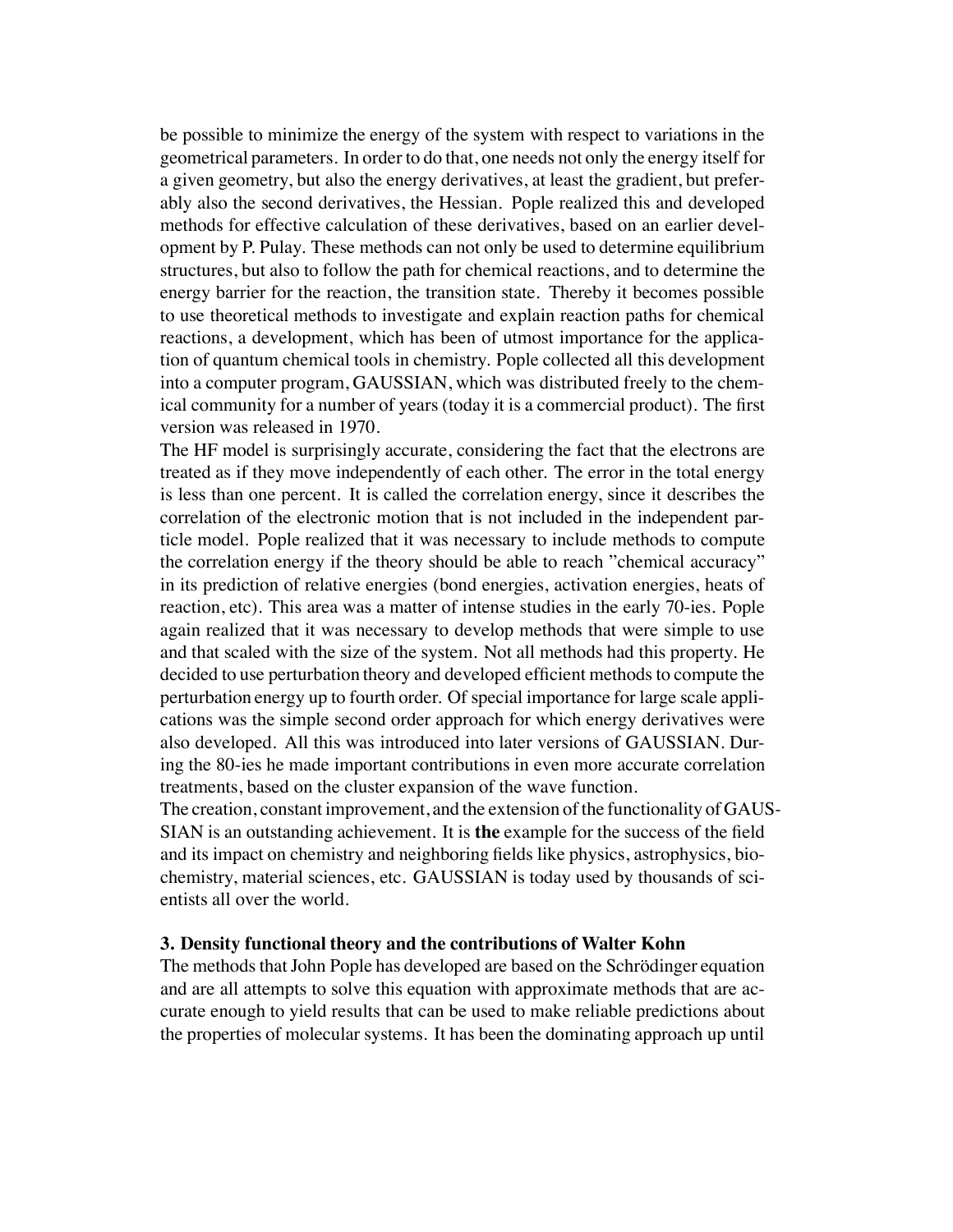about ten years ago. In order to understand the changes that the field has undergone during the last ten years we have to go back 35 years. In 1964 Hohenberg and Kohn ( P. Hohenberg and W. Kohn, *Phys. Rev. B* **136**, 864 (1964)) proved a very important theorem, which gave the theoretical foundation for the Thomas-Fermi approach in quantum mechanics. They proved that the exact ground state electron density uniquely specifies the acting one-electron potential  $v(r)$ . Since the kinetic energy of the electrons and their Coulomb interaction cannot be modified, it was concluded that the ground state density specifies the Hamiltonian of the system and thereby all properties of the ground state. Or stated in the usual way: They proved the existence of a functional  $E[\rho]$ , which gives the exact ground state energy for the exact ground state density. They further showed that the minimum of E is reached for the exact density thus giving a variation principle to determine ρ and the ground state energy exactly. Thus they proved the existence of an exact Thomas-Fermi theory.

# **The electron density around the vitamin C molecule. The colors show the electrostatic potential with the negative areas shaded in red and the positive in blue.**



In a second paper 1965 (W. Kohn and L. J. Sham, *Phys. Rev. A* **140**, 1133 (1965)) Kohn and Sham extended the results and proved the existence of an exact HFD-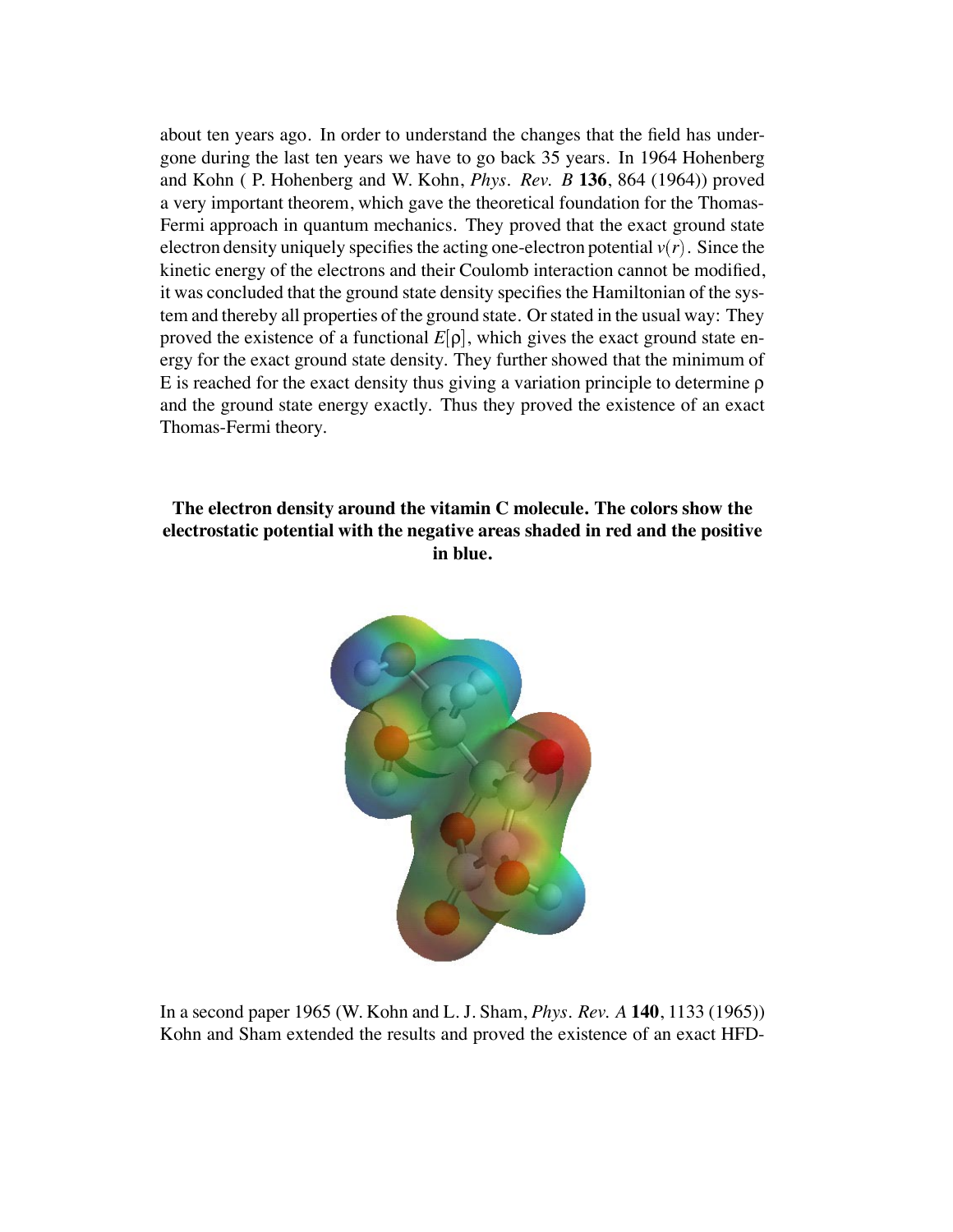type method together with a corresponding variational procedure helpful to solve the resulting equations. Thus a computational scheme was set up for an, in principle, exact calculation of the ground state energy and the density. Only one problem remained to be solved: the form of the functional. The original formulation of Kohn and his co-workers was based on analogies with the homogeneous electron gas. It worked well in solid state theory (a field where the approach was immediately successful), but was less successful in applications to molecules. It was going to take 20-25 years before the form of the functional had been refined so much that it became meaningful to develop computational techniques for large scale applications in chemistry. It was work of many scientists (Becke, Langreth, Parr, Perdew, and others) that led to this development. On the computational side important contributions were given by N. Handy and J. Pople, and in 1992 the density functional approach was implemented in the GAUSSIAN program. DFT is today one of the most frequently used methods in quantum chemistry. It is simpler than the more advanced wave function based methods and can therefore be applied to larger molecules. Today it is possible to treat systems with several hundred atoms. The accuracy is in most cases sufficiently high, even if exceptions are known where the DFT approach works less well. The functional is by nature approximative (the exact functional would be the Schrödinger equation itself) and different forms of the functional can yield slightly different results. This has led to the development of empirical functionals were parameters are adjusted to give as good results as possible for a given set of observable quantities (normally binding energies). DFT has resulted in a second revolution in quantum chemistry, which would not have been possible without the pioneering work of Walter Kohn.

#### **4. The applications of quantum chemistry**

Quantum chemistry is today used to study a large variety of phenomena in chemistry and molecular physics. Here is a list of some examples where theory is today used to make predictions:

- The equilibrium structures of molecules; transition states and reaction paths.
- Molecular properties: Electrical, Magnetic, Optical, etc.
- Spectroscopy, from NMR to X-ray.
- Reaction mechanisms in chemistry and biochemistry.
- Intermolecular interactions giving potentials which may be used to study macromolecules, solvent effects, crystal packing, etc.